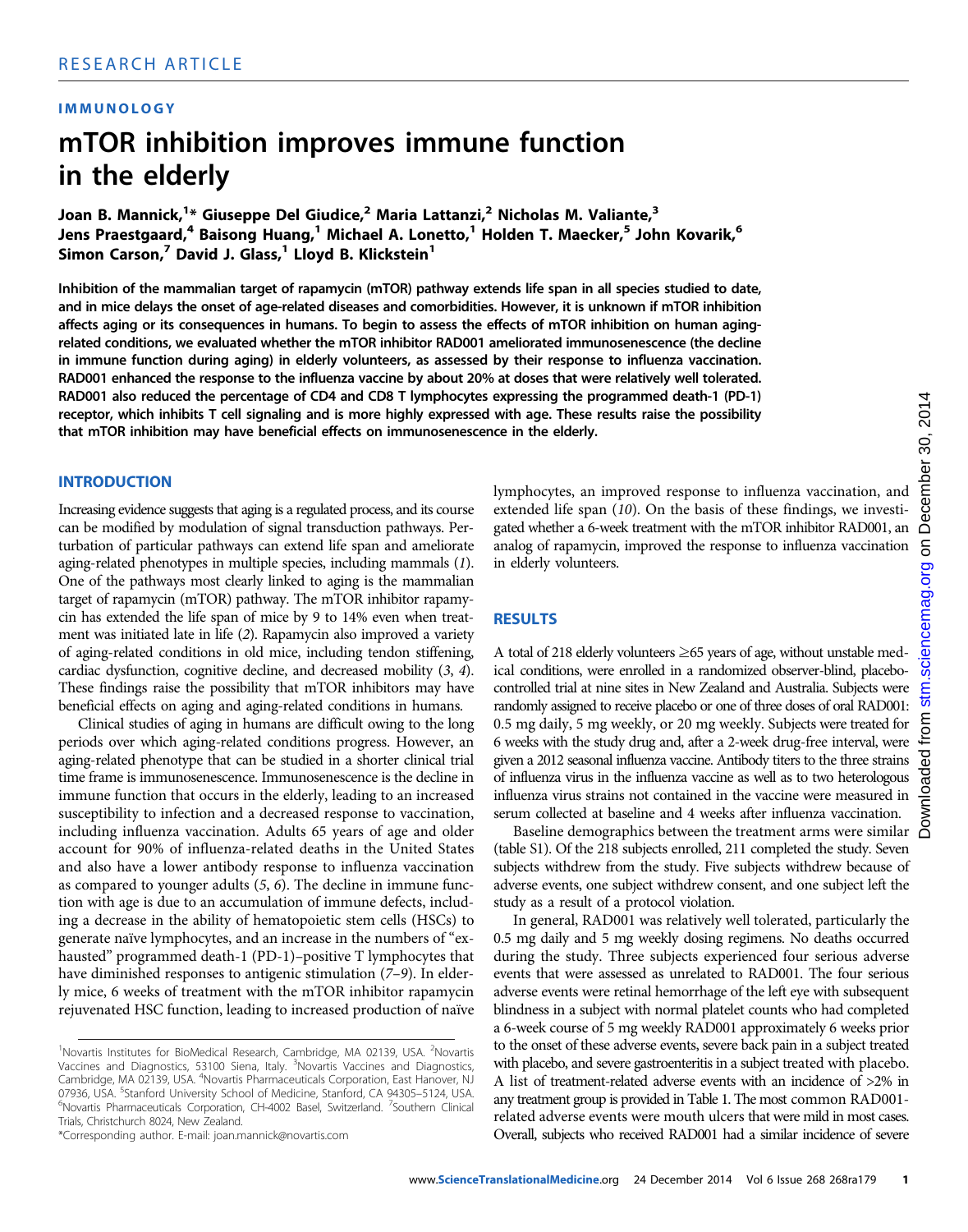|                                   | RAD001, 0.5 mg daily<br>$(N = 53)$ | RAD001, 5 mg weekly<br>$(N = 53)$ | RAD001, 20 mg weekly<br>$(N = 53)$ | Placebo, pooled<br>$(N = 59)$ | <b>Total</b><br>$(N = 218)$ |  |  |
|-----------------------------------|------------------------------------|-----------------------------------|------------------------------------|-------------------------------|-----------------------------|--|--|
|                                   | n(%)                               |                                   |                                    |                               |                             |  |  |
| Total adverse events              | 35                                 | 46                                | 109                                | 21                            | 211                         |  |  |
| Subjects with adverse events      | 22 (41.5)                          | 20 (37.7)                         | 27 (50.9)                          | 12(20.3)                      | 81 (37.2)                   |  |  |
| Mouth ulceration                  | 6(11.3)                            | 2(3.8)                            | 9(17.0)                            | 3(5.1)                        | 20(9.2)                     |  |  |
| Headache                          | 0                                  | 2(3.8)                            | 9(17.0)                            | 1(1.7)                        | 12(5.5)                     |  |  |
| Blood cholesterol increased       | 2(3.8)                             | 2(3.8)                            | 2(3.8)                             | 0                             | 6(2.8)                      |  |  |
| Diarrhea                          | 1(1.9)                             | 4(7.5)                            | 1(1.9)                             | 0                             | 6(2.8)                      |  |  |
| Dyspepsia                         | 0                                  | 3(5.7)                            | 2(3.8)                             | 1(1.7)                        | 6(2.8)                      |  |  |
| Fatigue                           | 0                                  | 2(3.8)                            | 4(7.5)                             | 0                             | 6(2.8)                      |  |  |
| Low-density lipoprotein increased | 2(3.8)                             | 1(1.9)                            | 2(3.8)                             | 0                             | 5(2.3)                      |  |  |
| Tongue ulceration                 | 3(5.7)                             | 1(1.9)                            | $\mathbf 0$                        | 1(1.7)                        | 5(2.3)                      |  |  |
| Insomnia                          | 1(1.9)                             | 2(3.8)                            | 1(1.9)                             | 0                             | 4(1.8)                      |  |  |
| Dry mouth                         | $\mathbf 0$                        | $\mathbf 0$                       | 2(3.8)                             | 1(1.7)                        | 3(1.4)                      |  |  |
| Neutropenia                       | 0                                  | $\mathbf{0}$                      | 3(5.7)                             | 0                             | 3(1.4)                      |  |  |
| Oral pain                         | 0                                  | 2(3.8)                            | 1(1.9)                             | 0                             | 3(1.4)                      |  |  |
| Pruritus                          | 0                                  | 2(3.8)                            | 1(1.9)                             | 0                             | 3(1.4)                      |  |  |
| Conjunctivitis                    | 0                                  | 2(3.8)                            | 0                                  | 0                             | 2(0.9)                      |  |  |
| Erythema                          | 0                                  | 2(3.8)                            | $\Omega$                           | 0                             | 2(0.9)                      |  |  |
| Limb discomfort                   | 0                                  | 2(3.8)                            | 0                                  | 0                             | 2(0.9)                      |  |  |
| Mucosal inflammation              | 0                                  | 0                                 | 2(3.8)                             | 0                             | 2(0.9)                      |  |  |
| Paresthesia (oral)                | 2(3.8)                             | 0                                 | $\mathbf 0$                        | 0                             | 2(0.9)                      |  |  |
| Stomatitis                        | 0                                  | 0                                 | 2(3.8)                             | 0                             | 2(0.9)                      |  |  |
| Thrombocytopenia                  | 0                                  | 0                                 | 2(3.8)                             | 0                             | 2(0.9)                      |  |  |
| Urinary tract infection           | 0                                  | 0                                 | 2(3.8)                             | 0                             | 2(0.9)                      |  |  |

#### Table 1. Incidence of treatment-related adverse events >2% in any treatment group.

adverse events as those treated with placebo. Only one severe adverse event was assessed as related to RAD001: mouth ulcers in a subject treated with 20 mg weekly RAD001.

The ability of RAD001 to improve immune function in elderly volunteers was evaluated by measuring the serologic response to the 2012 seasonal influenza vaccine. The increase in hemagglutination inhibition (HI) titers per subject and the geometric mean titers (GMTs) to each of the three influenza vaccine strains at 4 weeks after influenza vaccination as compared to baseline are shown in fig. S1 and table S2. The HI titer measures the concentration of antibodies to the hemagglutinin protein of the influenza virus. The HI titer correlates with protection against influenza illness. HI titer values are expressed as geometric means rather than averages because averages may be biased by a few very high titer values. The primary analysis variable was the HI GMT ratio (4 weeks after vaccination/baseline). The study was powered to be able to demonstrate that in at least two of three influenza vaccine strains, there was a  $\geq$ 1.2-fold GMT ratio increase relative to placebo and a posterior probability of at least 80% that the placebo-corrected GMT ratio exceeded 1.0. This endpoint was chosen because an about 1.2-fold increase in the influenza GMT ratio induced by the MF59 vaccine adjuvant was associated with a decrease in influenza illness (11).

In the intent-to-treat population, the low-dose RAD001 (0.5 mg daily or 5 mg weekly) cohorts, but not the higher-dose (20 mg weekly) cohort, met the primary endpoint of the study (Fig. 1A). Modeling and simulation based on mTOR-mediated phosphorylation of its downstream target S6 kinase (S6K) predicted that the 20 mg weekly dosing regimen inhibited mTOR-mediated S6K phosphorylation almost completely, the 5 mg weekly dosing regimen inhibited S6K phosphorylation by more than 50%, and the 0.5 mg daily dosing regimen inhibited S6K phosphorylation by about 38% over the dosing interval (12). Thus, partial inhibition of mTOR-mediated S6K phosphorylation achieved with a relatively low dose of RAD001 may be as effective as nearly complete inhibition associated with high-dose RAD001 at enhancing the immune response of the elderly volunteers.

In a subgroup analysis, the subset of subjects with low baseline influenza titers (≤1:40) experienced a greater RAD001-associated increase in titers than did the entire intent-to-treat population (Fig. 1B). These data suggested that RAD001 may have been particularly effective at enhancing the influenza vaccine response of subjects who did not have protective (>1:40) titers at baseline and therefore were at greater risk of influenza illness.

Rates of seroconversion 4 weeks after influenza vaccination also were evaluated. Seroconversion was defined as the change from a negative prevaccination titer (that is, HI titer <1:10) to a postvaccination HI titer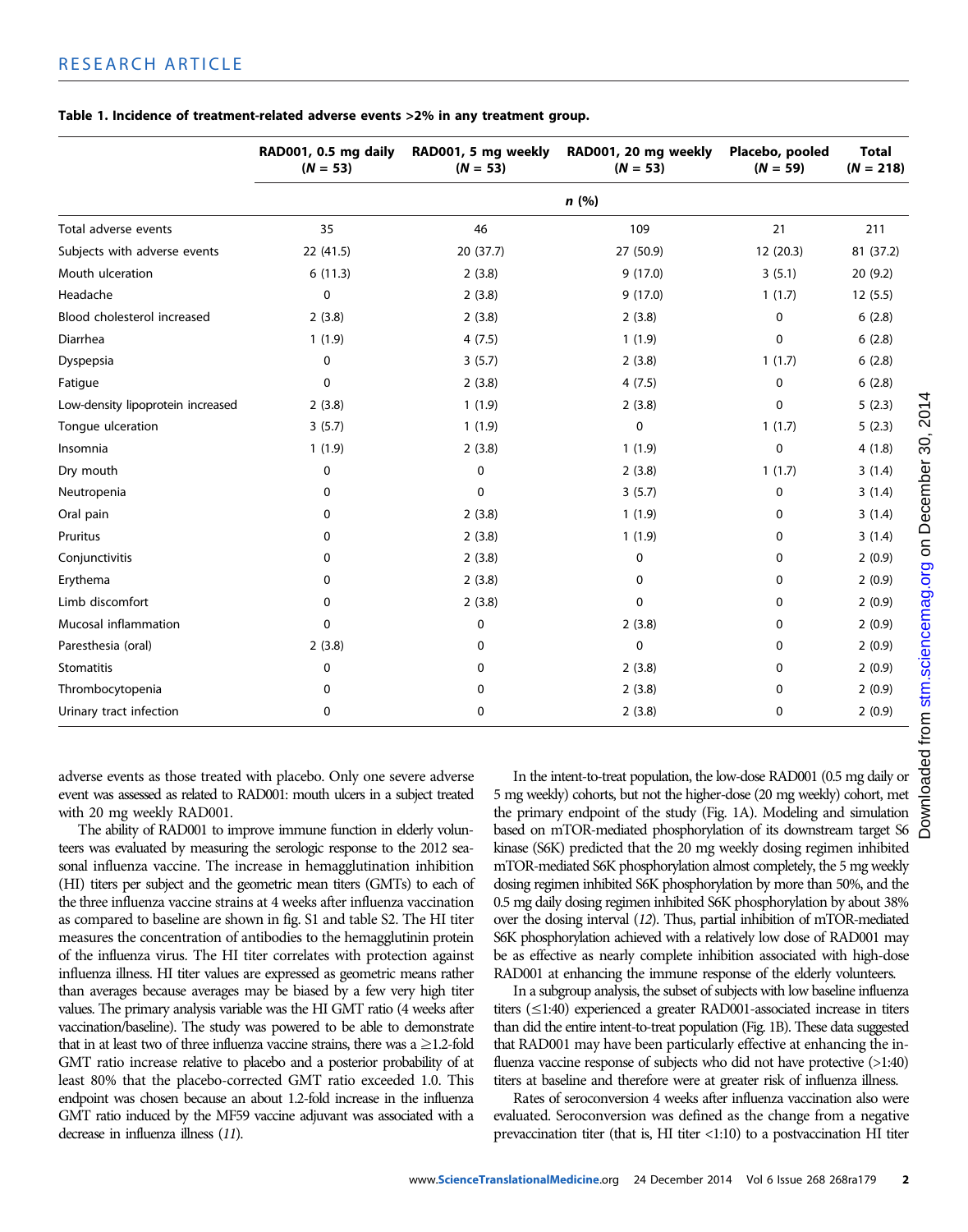## RESEARCH ARTICLE



Fig. 1. Increase in antibody titers to influenza vaccine strains in RAD001-treated versus placebo cohorts. (A) Increase above baseline in GMTs to each of the three influenza vaccine strains (H1N1 A/California/07/2009, H3N2 A/Victoria/210/2009, and B/Brisbane/60/ 2008) 4 weeks after vaccination in RAD001-treated cohorts relative to the placebo cohort. The fold changes in GMTs relative to the placebo cohort are shown for all of the RAD001 dosing cohorts in the intent-to-treat population. The bold black line indicates the 1.2-fold increase in titers relative to placebo that is required for two of three influenza vaccine strains in order to meet the primary endpoint of the study. Asterisks indicate that the increase in GMT relative to placebo exceeds 1.0 with posterior probability of at least 80%. (B) The same data as in (A) are shown for the subset of subjects with baseline influenza titers ≤1:40.

 $\geq$ 1:40 or at least a fourfold increase from a nonnegative ( $\geq$ 1:10) prevaccination HI titer. In the intent-to-treat population, seroconversion rates for the H3N2 and B influenza strains were increased in the RAD001 treated cohorts as compared to the placebo cohorts, although the increases did not meet statistical significance (Table 2). In the subpopulation of subjects with baseline influenza titers ≤1:40, RAD001 treatment also increased the rates of seroconversion to the H3N2 and B influenza strains, and these results reached statistical significance for the B strain in the 0.5 mg daily dosing cohort (Table 2).

Current seasonal influenza vaccines often provide inadequate protection against continuously emerging strains of influenza virus that present as variants of previously circulating viruses. However, mice vaccinated against influenza in the presence of the mTOR inhibitor rapamycin, as compared to placebo, developed a broader

serologic response to influenza (13). The broader serologic response included antibodies to conserved epitopes expressed by multiple subtypes of influenza that provided protection against infection with heterologous strains of influenza virus not contained in the vaccine (13). To determine whether RAD001 treatment broadened the serologic response to influenza in the elderly volunteers, we measured HI titers to two heterologous strains of influenza not contained in the seasonal influenza vaccine (A/H1N1 strain A/New Jersey/8/76 and A/H3N2 strain A/Victoria/361/11). The increase in the HI GMT ratio (4 weeks after vaccination/ baseline) for the heterologous strains was higher in the RAD001-treated cohorts  $\mathcal{R}$ compared to the placebo cohort (Fig. 2). In addition, seroconversion rates for the heterologous strains were higher in the RAD001-treated cohorts compared to the placebo cohort. The increase in seroconversion rates in the 5 and 20 mg RAD001 weekly dosing cohorts was statistically significant for the H3N2 heterologous strain (Table 3). The H3N2 seroconversion rate for the pooled RAD001 cohorts was 39% versus 20% for the placebo cohort  $(P = 0.007).$ 

To explore the mechanism by which RAD001 enhanced immune function in elderly volunteers, we performed immunophenotyping on peripheral blood mononuclear cell (PBMC) samples obtained from subjects at baseline, after 6 weeks of drug treatment, and 4 weeks after influenza vaccination (that is, 6 weeks after study drug discontinuation). Although the percentage of most PBMC subsets did not differ between the RAD001-treated and placebo cohorts, the pooled RAD001 cohort had a significantly lower percentage of PD-1–positive CD4 ( $P = 0.03$ ) and

CD8 T cells ( $P = 0.008$ ) compared to the placebo cohort after 6 weeks of study drug treatment (Fig. 3).

## **DISCUSSION**

The data presented here suggest that the mTOR inhibitor RAD001 ameliorated the age-related decline in immunological function of human elderly volunteers as assessed by response to influenza vaccination, and that this amelioration was obtained with an acceptable risk/benefit balance. In a study of elderly mice, treatment with the mTOR inhibitor rapamycin for 6 weeks not only enhanced the response to influenza vaccination but also extended life span (10). Although that was a small preclinical study that needs to be replicated, those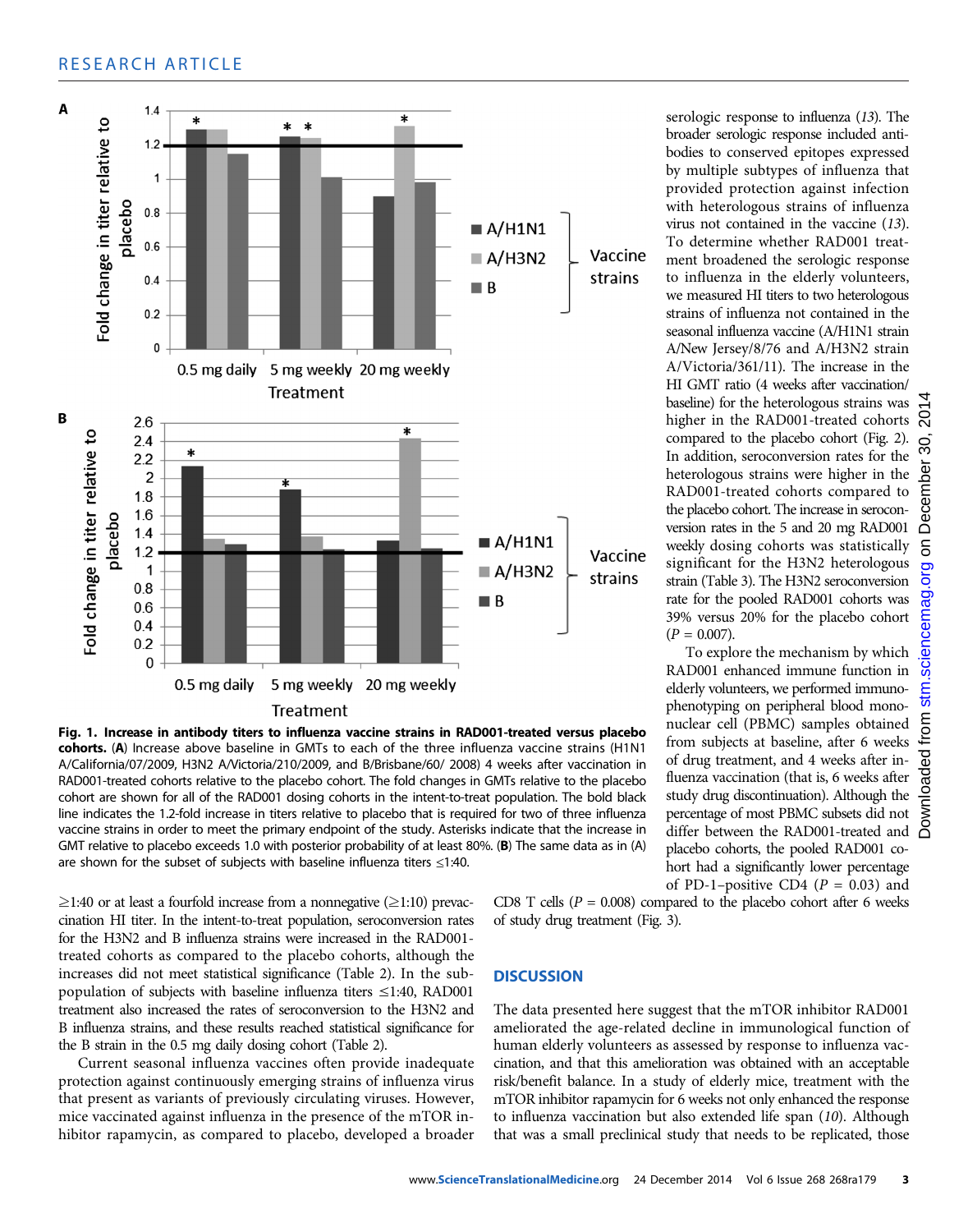| Table 2. Percentages of subjects with seroconversion to influenza |  |
|-------------------------------------------------------------------|--|
| 4 weeks after vaccination.                                        |  |

|                                             | Placebo<br>$(N = 54)$ | $0.5$ mg<br>$(N = 48)$ | 5 mg<br>$(N = 49)$ | 20 mg<br>$(N = 48)$ |  |  |  |
|---------------------------------------------|-----------------------|------------------------|--------------------|---------------------|--|--|--|
| Intent-to-treat population (%)              |                       |                        |                    |                     |  |  |  |
| <b>H1N1</b>                                 | 24                    | 27                     | 27                 | 17                  |  |  |  |
| <b>H3N2</b>                                 | 17                    | 27                     | 24                 | 25                  |  |  |  |
| B                                           | 17                    | 27                     | 22                 | 19                  |  |  |  |
| Subjects with baseline titers $\leq$ 40 (%) |                       |                        |                    |                     |  |  |  |
| <b>H1N1</b>                                 | 40                    | 42                     | 45                 | 36                  |  |  |  |
| <b>H3N2</b>                                 | 42                    | 64                     | 53                 | 71                  |  |  |  |
| R                                           | 16                    | $40*$                  | 33                 | 28                  |  |  |  |
|                                             |                       |                        |                    |                     |  |  |  |



Fig. 2. Increase in antibody titers to heterologous influenza strains in RAD001-treated versus placebo cohorts. Increase above baseline in the GMTs to two heterologous influenza strains (A/H1N1 strain A/New Jersey/ 8/76 and A/H3N2 strain A/Victoria/361/11) that were not contained in the seasonal influenza vaccine for RAD001-treated relative to placebo cohorts, 4 weeks after vaccination. Asterisks indicate that the increase in GMT relative to placebo exceeded 1.0 with a posterior probability of at least 80%.

Table 3. Percentages of subjects who seroconverted to heterologous strains of influenza 4 weeks after receiving the seasonal influenza vaccine.

|                                    | Placebo,<br>pooled<br>(%) | <b>RAD001.</b><br>0.5 <sub>mg</sub><br>daily $(%)$ | <b>RAD001.</b><br>5 mg | <b>RAD001,</b><br>20 <sub>mg</sub><br>weekly (%) weekly (%) |
|------------------------------------|---------------------------|----------------------------------------------------|------------------------|-------------------------------------------------------------|
| A/H1N1strain:<br>A/New Jersey/8/76 |                           | 17                                                 | 16                     | 8                                                           |
| A/H3N2strain:<br>A/Victoria/361/11 | 20                        | 38                                                 | $39*$                  | $40*$                                                       |

\*Odds ratio for seroconversion between RAD001-treated and placebo cohorts that was significantly different from 1.0 (two-sided P value <0.05 obtained by logistic regression with treatment as fixed effect).

results raise the possibility that amelioration of immunosenescence may be a marker of a broader effect on aging-related phenotypes. It remains to be determined whether RAD001 ameliorates additional aging-related conditions beyond a diminished vaccination response in elderly humans.

The mechanism by which RAD001 enhanced the vaccination response in the elderly volunteers warrants further investigation. Given that RAD001 dosing was discontinued 2 weeks before vaccination, the immune-enhancing effects of RAD001 likely were mediated by changes in a relevant cell population that persisted after drug discontinuation. Here, RAD001 treatment decreased the percentage of PD-1–positive CD4 and CD8 T cells compared to placebo. PD-1–positive CD4 and CD8 T cells accumulate with age and have diminished responses to antigen stimulation because PD-1 inhibits T cell receptor–induced T cell proliferation, cytokine production, and cytolytic function (8). PD-1 expression is induced by T cell signaling and remains high in the setting of persistent antigen stimulation, including chronic viral infection. It is possible that RAD001 reduced chronic immune activation in



Fig. 3. Decrease in percent of PD-1*–*positive CD4 and CD8 T cells after RAD001 treatment. The percent of PD-1-positive CD4 and CD8 T cells was determined by fluorescence-activated cell sorting analysis of PBMC samples at baseline, after 6 weeks of drug treatment (week 6), 6 weeks after study drug discontinuation, and 4 weeks after influenza vaccination (week 12). (A) There was a significant decrease of 30.2% in PD-1–positive CD4 T cells at week 6 in the pooled RAD001-treated cohort ( $n = 84$ ) compared to the placebo cohort ( $n = 25$ ) [ $P = 0.03$  ( $q = 0.13$ ]]. The decrease in PD-1-positive CD4 T cells at week 12 in the pooled RAD001-treated cohort compared to the placebo cohort was 32.7%  $[P = 0.05 (q = 0.19)]$ . (B) There was a significant decrease of 37.4% in PD-1–positive CD8 T cells at week 6 in the pooled RAD001-treated cohort ( $n = 84$ ) compared to the placebo cohort ( $n = 25$ )  $[P = 0.008 (q = 0.07)]$ . The decrease in PD-1-positive CD8 T cells at week 12 in the pooled RAD001-treated cohort compared to the placebo cohort was 41.4%  $[P = 0.066 (q = 0.21)].$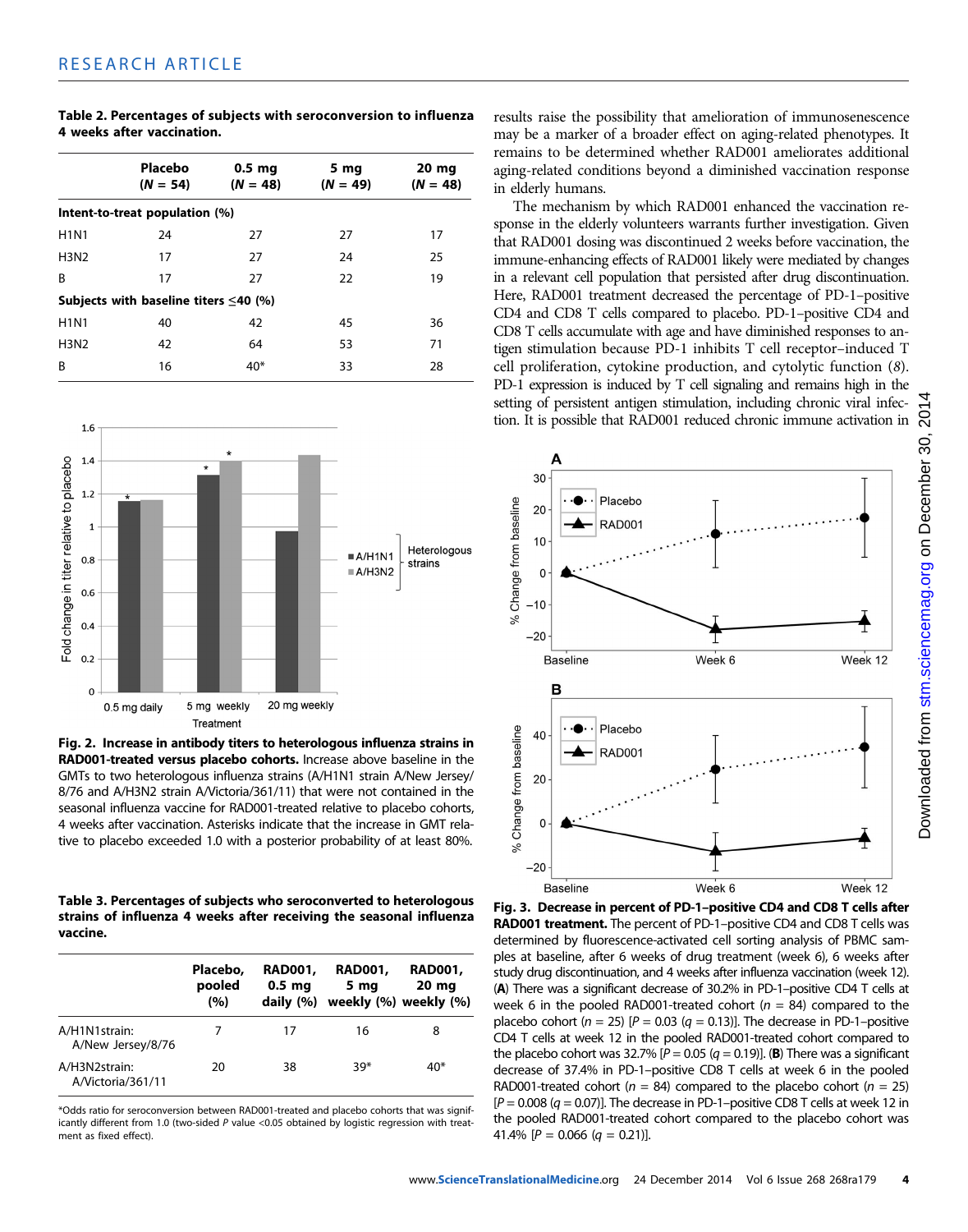elderly volunteers and thereby led to a decrease in PD-1 expression. RAD001 also may have inhibited PD-1 expression directly, as has been reported for the immunophilin cyclosporin A (14). A RAD001 associated decrease in the percentage of PD-1–positive CD4 and CD8 T cells may contribute to enhanced immune function and improve the quality of T cell responses to antigenic stimulation in the elderly. This is consistent with previous studies showing that mTOR inhibition improved the quality of memory CD8 T cell responses to vaccination in mice and primates (15). In our study, there was an increase in the percentage of PD-1–positive T cells over time in the placebo cohort but not in the pooled RAD001 cohort. At week 12 (4 weeks after vaccination), the increase in the placebo cohort may have been due in part to influenza vaccination because influenza virus has been shown to increase PD-1–positive T cells (16). In aged mice, mTOR inhibition also has been shown to increase the number of HSCs, leading to increased production of naïve lymphocytes (10). However, in this study, we did not detect significant differences in the percentage of naïve lymphocytes in the RAD001-treated versus placebo cohorts.

Our results also suggest that mTOR inhibition broadened the serologic response of elderly volunteers to influenza vaccination and increased antibody titers to heterologous strains of influenza not contained in the seasonal influenza vaccine. The mechanism by which RAD001 broadened the serologic response to heterologous strains of influenza virus remains to be determined. In a previous study in which mice were dosed with rapamycin for 28 days beginning 1 day before influenza infection, the broadened serologic response to heterologous influenza strains may have been due in part to inhibition of B cell class switching by rapamycin (13). In contrast, we did not find evidence that RAD001 altered B cell class switching in our elderly subjects who had discontinued RAD001 2 weeks before influenza vaccination (fig. S2). Although the underlying mechanism requires further elucidation, an increased serologic response to heterologous influenza strains may confer enhanced protection against influenza illness.

The effect of RAD001 on influenza antibody titers was comparable to the effect of the MF59 vaccine adjuvant, which is approved for enhancing the response of the elderly to influenza vaccination (17). Therefore, RAD001-driven enhancement of the antibody response to influenza vaccination may translate into clinical benefit as has been demonstrated for MF59-adjuvanted influenza vaccine in the elderly (11). However, RAD001 also is used to suppress the immune response to prevent rejection of transplanted organs. These seemingly paradoxical findings raise the possibility that the immunomodulatory effects of mTOR inhibitors may be dependent on age, disease, and/or antigen (18). Notably, mTOR activity is increased in a variety of tissues including HSCs in animal models of aging (10, 19). Thus, down-regulating mTOR activity to levels seen in young tissues, as opposed to more complete suppression of mTOR activity, may be required to obtain clinical benefit in aging-related conditions.

The limitations of our study include the relatively small sample size for a human influenza vaccination study, which limits statistical power. In addition, evaluation of immune function was limited to assessment of vaccination response and immunophenotyping and did not include assessments of cell-mediated immune function. Finally, we did not evaluate the effect of mTOR inhibitors on vaccination responses in a young cohort, so we do not know if mTOR inhibitors improve immune function in both the young and the old. However, the RAD001-

associated decrease in the percentage of PD-1–positive T cells is likely to benefit immune function more in the elderly than in the young because PD-1–positive T cells accumulate with age. Finally, this was an exploratory proof-of-concept study that used a liberal preplanned threshold for significance (80% posterior probability of an effect over placebo). The hypotheses generated concerning the immune-enhancing effects of mTOR inhibitors need to be verified with additional studies.

The safety profile of mTOR inhibitors such as RAD001 in the treatment of aging-related indications has been of concern. The toxicity of RAD001 at doses used in oncology or organ transplantation results in adverse effects such as stomatitis, diarrhea, nausea, cytopenias, hyperlipidemia, and hyperglycemia, which would be unacceptable for many aging-related indications. However, many of these adverse events are related to the pre-dose (trough) concentrations of RAD001 in blood. The RAD001 dosing regimens used in this study were chosen to minimize trough concentrations of the drug. In addition, the limited 6-week course of treatment decreased the risk of adverse events. Thus, our findings suggest that the dosing regimens used in this study may have an acceptable  $\mathcal{R}$ risk/benefit for treating some conditions of the elderly. Nonetheless, significant numbers of subjects in our study developed mouth ulcers even when dosed as low as 0.5 mg RAD001 daily, although most mouth ulcers were transient and of mild severity. Development of mTOR inhibitors with cleaner safety profiles than the currently available rapalogs may provide better therapeutic options for boosting immune responses in the elderly in the future.

#### MATERIALS AND METHODS

#### Study design

From December 2011 to April 2012, 218 elderly volunteers ≥65 years of age without unstable underlying medical diseases were enrolled in a randomized, observer-blind, placebo-controlled trial at nine sites in New Zealand and Australia. The objective of the study was to determine if RAD001 enhanced immune function in the elderly as assessed by response to influenza vaccination. Response to influenza was assessed by measuring HI titers to the three influenza strains in the 2012 influenza vaccine at baseline and 4 weeks after vaccination. Exclusion criteria at screening included hemoglobin <9.0 g/dl, white blood cell count <3500/mm<sup>3</sup>, neutrophil count <2000/mm<sup>3</sup>, or platelet count <125,000/mm<sup>3</sup>; uncontrolled diabetes; unstable ischemic heart disease; clinically significant underlying pulmonary disease; history of an immunodeficiency or receiving immunosuppressive therapy; history of coagulopathy or medical condition requiring long-term anticoagulation; estimated glomerular filtration rate <30 ml/min; and presence of severe uncontrolled hypercholesterolemia (>350 mg/dl, 9.1 mM) or hypertriglyceridemia (>500 mg/dl, 5.6 mM).

The subjects were randomized to treatment arms, using a validated automated randomization system with a ratio of RAD001 to placebo of 5:2 in each treatment arm. The treatment arms were as follows: 0.5 mg RAD001 daily or placebo, 5 mg RAD001 weekly or placebo, or 20 mg RAD001 weekly or placebo. The trial was observer-blind because the placebo in the RAD001 0.5 mg daily and 20 mg weekly cohorts differed slightly from the RAD001 tablets in those cohorts. The study personnel evaluating the subjects did not see the study medication and therefore were fully blinded. The treatment duration for all cohorts was 6 weeks, during which time subjects underwent safety evaluations in the clinic every 2 weeks. After the subjects had been dosed for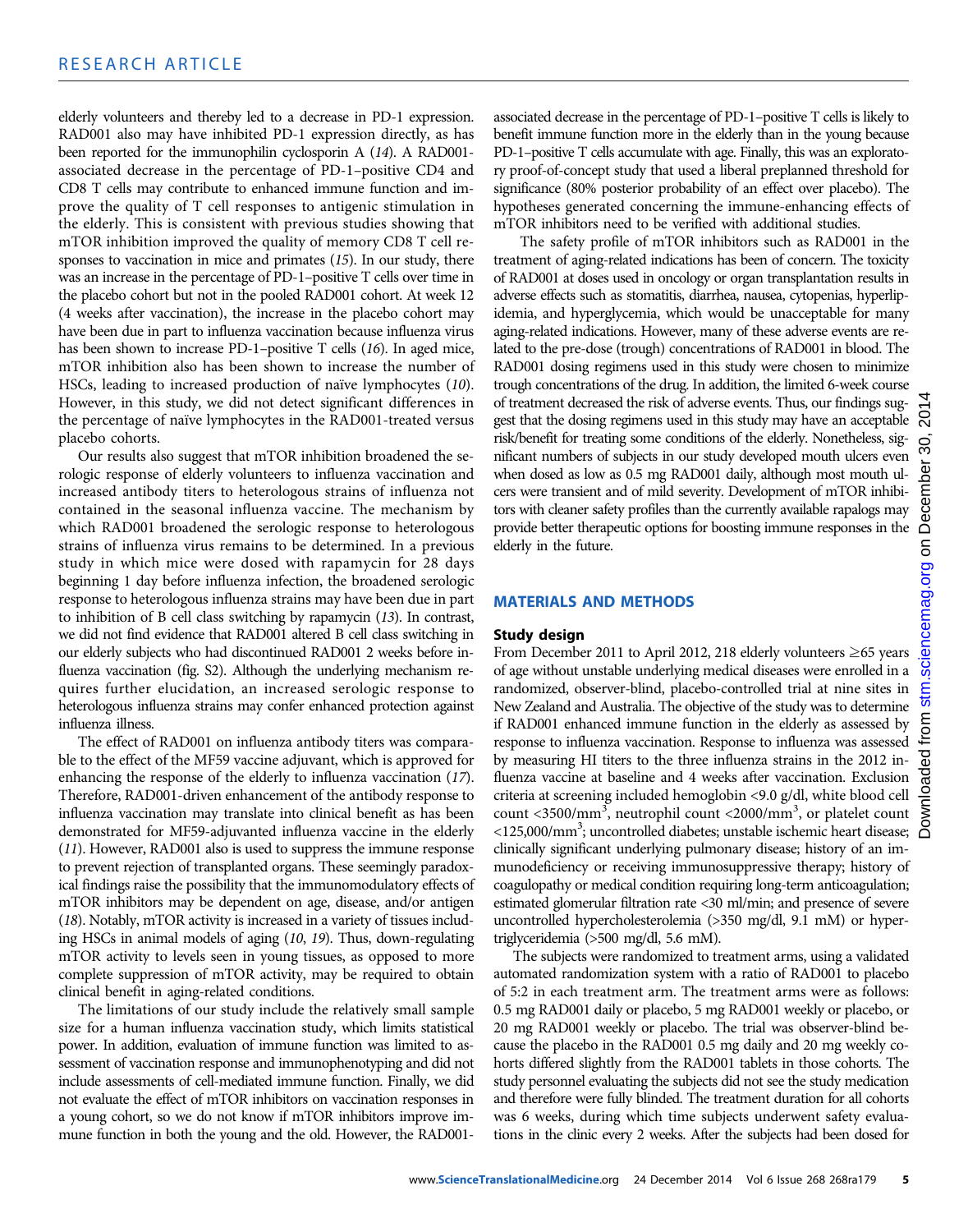4 weeks, RAD001 steady-state levels were measured pre-dose and at 1 hour post-dose. After the subjects completed the 6-week course of study drug, they were given a 2-week drug-free break and then were given a 2012 seasonal influenza vaccination (Agrippal, Novartis Vaccines and Diagnostics) containing the strains H1N1 A/California/07/ 2009, H3N2 A/Victoria/210/2009, and B/Brisbane/60/2008. Four weeks after influenza vaccination, serum was collected from the subjects for influenza titer measurements. Antibody titers to the three influenza vaccine strains as well as to two heterologous strains (A/H1N1 strain A/New Jersey/8/76 and A/H3N2 strain A/Victoria/361/11) were measured by standard HI assay (20). Levels of immunoglobulin G (IgG) and IgM specific for the A/H1N1/California/07/2009 were measured in serum samples taken before and 4 weeks after influenza vaccination by the Gyrolab technology as described previously (21). Results were expressed as fluorescence intensity. All subjects provided written informed consent. The study was conducted in accordance with the principles of Good Clinical Practice and was approved by the appropriate ethics committees and regulatory agencies.

#### Safety

Adverse event assessment and blood collection for hematologic and biochemical safety assessments were performed during study visits. Adverse event information was also collected in diaries that subjects filled out at home during the 6 weeks they were on study drug. Data on all adverse events were collected from the time of informed consent until 30 days after the last study visit. Events were classified by the investigators as mild, moderate, or severe.

#### Immunophenotyping

PBMCs were isolated from whole blood collected at three time points: baseline, after 6 weeks of study drug treatment, and at the end of study when subjects had been off study drug for 6 weeks and 4 weeks after influenza vaccination. Immunophenotyping was performed at the Human Immune Monitoring Center at Stanford University, Stanford, CA, as described previously (22). Seventy-six PBMC subsets were analyzed by flow cytometry with eight-color lyophilized immunophenotyping panels (BD Lyoplate, BD Biosciences). PBMC samples with viability  $\geq$ 80% and yield of 2 × 10<sup>6</sup> cells/ml or more were included in the analysis.

To determine which immunophenotype changes differed between the treated and placebo groups, within-patient cell count ratios for each measured phenotype were calculated between baseline and week 6 of study drug treatment and between baseline and the end of study (week 12). The ratios were log-transformed and analyzed by analysis of covariance at each time point to detect a difference between the pooled treatment and placebo groups. For this analysis, all three RAD001 dosing groups were combined. Before the analysis, low-viability samples were removed, and we did not conduct missing data imputation in treatment effect analysis. Therefore, if a patient had missing phenotype data at baseline, week 6, or week 12, this patient did not contribute to the analysis of this phenotype for the affected time point.

In the end, we conducted 152 tests in 76 phenotypes to compare the pooled treatment effect against the placebo effect. Stratified false discovery rate (FDR) control methodology was implemented to control the occurrence of false positives associated with multiple testing yet provide considerably better power (23, 24). We took the cell type group as the stratification factor and conducted FDR (q value) calculation within each stratum respectively. We rejected all null hypotheses at 0.05 significance level and  $q$  value less than 20%. This can be interpreted as rejecting only those hypotheses with P values less than 0.05 and less than 20% probability that each observed significant result is due to multiple testing.

## Statistical analysis

The primary analysis of GMT ratios was done using a normal Bayesian regression model with noninformative priors. This model was fitted to each antibody titer on the log scale. The primary outcome in each model was the day 84 (4 weeks after vaccination) measurement. The day 63 (1 week after vaccination) measurement was included in the outcome vector. The model was fitted using SAS 9.2 PROC mixed with the prior statement. The covariance structure of the matrix was considered as unstructured (option type = UN). A flat prior was used. For the secondary analysis of seroconversion rates, logistic regression was used. The intent-to-treat population was defined as all subjects who received at least one full dose of the study drug and who had no major protocol deviations affecting efficacy data. Of the total of 218  $\%$ subjects enrolled in the study, 199 were in the intent-to-treat population.

## SUPPLEMENTARY MATERIALS

www.sciencetranslationalmedicine.org/cgi/content/full/6/268/268ra179/DC1

Table S1. Demographic and baseline characteristics of the study subjects. Table S2. HI GMTs for each influenza vaccine strain at baseline and at 4 weeks after influenza vaccination.

Fig. S1. Individual subject HI titer ratios (4 weeks after vaccination/baseline) per cohort for the three influenza vaccine strains and two heterologous influenza strains.

Fig. S2. Increase in anti-H1N1 influenza IgG and IgM after influenza vaccination.

## REFERENCES AND NOTES

- 1. S. C. Johnson, G. M. Martin, P. S. Rabinovitch, M. Kaeberlein, Preserving youth: Does rapamycin deliver? Sci. Transl. Med. 5, 211fs40 (2013).
- 2. D. E. Harrison, R. Strong, Z. D. Sharp, J. F. Nelson, C. M. Astle, K. Flurkey, N. L. Nadon, J. E. Wilkinson, K. Frenkel, C. S. Carter, M. Pahor, M. A. Javors, E. Fernandez, R. A. Miller, Rapamycin fed late in life extends lifespan in genetically heterogeneous mice. Nature 460, 392-395 (2009).
- 3. J. E. Wilkinson, L. Burmeister, S. V. Brooks, C. C. Chan, S. Friedline, D. E. Harrison, J. F. Hejtmancik, N. Nadon, R. Strong, L. K. Wood, M. A. Woodward, R. A. Miller, Rapamycin slows aging in mice. Aging Cell 11, 675-682 (2012).
- 4. J. M. Flynn, M. N. O'Leary, C. A. Zambataro, E. C. Academia, M. P. Presley, B. J. Garrett, A. Zykovich, S. D. Mooney, R. Strong, C. J. Rosen, P. Kapahi, M. D. Nelson, B. K. Kennedy, S. Melov, Latelife rapamycin treatment reverses age-related heart dysfunction. Aging Cell 12, 851–862 (2013).
- 5. W. W. Thompson, D. K. Shay, E. Weintraub, L. Brammer, N. Cox, L. J. Anderson, K. Fukuda, Mortality associated with influenza and respiratory syncytial virus in the United States. JAMA 289, 179–186 (2003).
- 6. K. Goodwin, C. Viboud, L. Simonsen, Antibody response to influenza vaccination in the elderly: A quantitative review. Vaccine 24, 1159-1169 (2006).
- 7. D. Boraschi, M. T. Aguado, C. Dutel, J. Goronzy, J. Louis, B. Grubeck-Loebenstein, R. Rappuoli, G. Del Giudice, The gracefully aging immune system. Sci. Transl. Med. 5, 185ps8 (2013).
- 8. C. S. Lages, I. Lewkowich, A. Sproles, M. Wills-Karp, C. Chougnet, Partial restoration of T cell function in aged mice by in vitro blockade of the PD-1/PD-L1 pathway. Aging Cell 9, 785-798 (2010).
- 9. K. Shimatani, Y. Nakashima, M. Hattori, Y. Hamazaki, N. Minato, PD-1<sup>+</sup> memory phenotype CD4+ T cells expressing C/EBP*a* underlie T cell immunodepression in senescence and leukemia. Proc. Natl. Acad. Sci. U.S.A. 106, 15807–15812 (2009).
- 10. C. Chen, Y. Liu, Y. Liu, P. Zheng, mTOR regulation and therapeutic rejuvenation of aging hematopoietic stem cells. Sci. Signal. 2, ra75 (2009).
- 11. A. Iob, G. Brianti, E. Zamparo, T. Gallo, Evidence of increased clinical protection of an MF59 adjuvant influenza vaccine compared to a non-adjuvant vaccine among elderly residents of long-term care facilities in Italy. Epidemiol. Infect. 133, 687–693 (2005).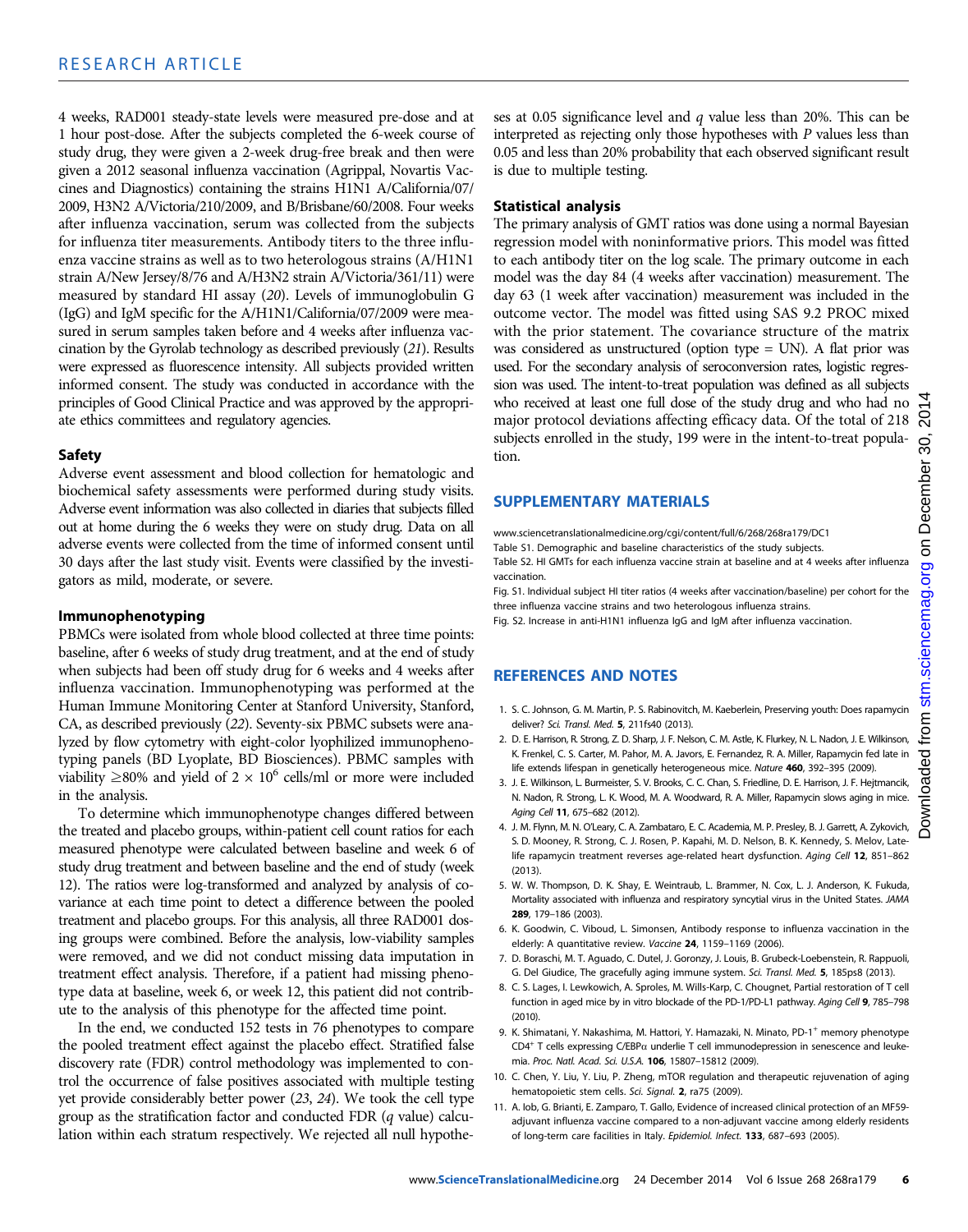- 12. C. Tanaka, T. O'Reilly, J. M. Kovarik, N. Shand, K. Hazell, I. Judson, E. Raymond, S. Zumstein-Mecker, C. Stephan, A. Boulay, M. Hattenberger, G. Thomas, H. A. Lane, Identifying optimal biologic doses of everolimus (RAD001) in patients with cancer based on the modeling of preclinical and clinical pharmacokinetic and pharmacodynamic data. J. Clin. Oncol. 26, 1596-1602 (2008).
- 13. R. Keating, T. Hertz, M. Wehenkel, T. L. Harris, B. A. Edwards, J. L. McClaren, S. A. Brown, S. Surman, Z. S. Wilson, P. Bradley, J. Hurwitz, H. Chi, P. C. Doherty, P. G. Thomas, M. A. McGargill, The kinase mTOR modulates the antibody responses to provide cross-protective immunity to lethal infection with influenza virus. Nat. Immunol. 14, 1266–1276 (2013).
- 14. K. J. Oestreich, H. Yoon, R. Ahmed, J. M. Boss, NFATc1 regulates PD-1 expression upon T cell activation. J. Immunol. 181, 4832–4839 (2008).
- 15. K. Araki, A. P. Turner, V. O. Shaffer, S. Gangappa, S. A. Keller, M. F. Bachmann, C. P. Larsen, R. Ahmed, mTOR regulates memory CD8 T-cell differentiation. Nature 460, 108-112 (2009).
- 16. J. J. Erickson, P. Gilchuk, A. K. Hastings, S. J. Tollefson, M. Johnson, M. B. Downing, K. L. Boyd, J. E. Johnson, A. S. Kim, S. Joyce, J. V. Williams, Viral acute lower respiratory infections impair CD8+ T cells through PD-1. J. Clin. Invest. 122, 2967–2982 (2012).
- 17. A. Podda, The adjuvanted influenza vaccines with novel adjuvants: Experience with the MF59-adjuvanted vaccine. Vaccine 19, 2673–2680 (2001).
- 18. I. R. Ferrer, M. E. Wagener, J. M. Robertson, A. P. Turner, K. Araki, R. Ahmed, A. D. Kirk, C. P. Larsen, M. L. Ford, Cutting edge: Rapamycin augments pathogen-specific but not graft-reactive CD8<sup>+</sup> T cell responses. J. Immunol. 185, 2004–2008 (2010).
- 19. M. Barns, C. Gondro, R. L. Tellam, H. G. Radley-Crabb, M. D. Grounds, T. Shavlakadze, Molecular analyses provide insight into mechanisms underlying sarcopenia and myofibre denervation in old skeletal muscles of mice. Int. J. Biochem. Cell Biol. 53, 174-185 (2014).
- 20. Centers for Disease Control and Prevention, Haemagglutination inhibition, in Concepts and Procedures for Laboratory-Based Influenza Surveillance, A. P. Kendal, M. S. Pereira, J. J. Skehel, Eds. (Centers for Disease Control and Prevention, Atlanta, GA, 2010) pp. B17–B35.
- 21. F. Spensieri, E. Borgogni, L. Zedda, M. Bardelli, F. Buricchi, G. Volpini, E. Fragapane, S. Tavarini, O. Finco, R. Rappuoli, G. Del Giudice, G. Galli, F. Castellino, Human circulating influenza-CD4+

ICOS1<sup>+</sup>IL-21<sup>+</sup> T cells expand after vaccination, exert helper function, and predict antibody responses. Proc. Natl. Acad. Sci. U.S.A. 110, 14330–14335 (2013).

- 22. H. T. Maecker, J. P. McCoy, R. Nussenblatt, Standardizing immunophenotyping for the Human Immunology Project. Nat. Rev. Immunol. 12, 191–200 (2012).
- 23. Y. Benjamini, Y. Hochberg, Controlling the false discovery rate: A practical and powerful approach to multiple testing. J. R. Statist. Soc. B 57, 289–300 (1995).
- 24. L. Sun, R. V. Craiu, A. D. Paterson, S. B. Bull, Stratified false discovery control for large-scale hypothesis testing with application to genome-wide association studies. Genet. Epidemiol. 30, 519–530 (2006).

Acknowledgments: We thank the volunteers, investigators, and site staff who participated in this study, including D. Quinn, M. Williams, H. Blom, D. Millar-Coote, J. Bramston, R. Nalder, and G. Foley. We also thank the staff of Pharmaceutical Solutions, particularly E. Gent. Funding: Supported by Novartis Institutes for BioMedical Research. Author contributions: J.B.M. designed the study, analyzed the data, and wrote the paper; G.D.G., M.L., and N.M.V. designed the study and analyzed the data; J.P., B.H., and M.A.L. performed the statistical analysis of the data; H.T.M. designed and performed the immunophenotyping experiments; J.K. performed the pharmacokinetic analysis; S.C. was the lead clinical investigator on the study and generated the clinical data; D.J.G. analyzed the data; and L.B.K. designed the study and analyzed the data. Competing interests: J.B.M., G.D.G., M.L., N.M.V., J.P., B.H., M.L., J.K. D.J.G., and L.B.K. have equity interest in Novartis, which developed RAD001.

Submitted 24 June 2014 Accepted 3 December 2014 Published 24 December 2014 10.1126/scitranslmed.3009892

Citation: J. B. Mannick, G. Del Giudice, M. Lattanzi, N. M. Valiante, J. Praestgaard, B. Huang, M. A. Lonetto, H. T. Maecker, J. Kovarik, S. Carson, D. J. Glass, L. B. Klickstein, mTOR inhibition improves immune function in the elderly. Sci. Transl. Med. 6, 268ra179 (2014).